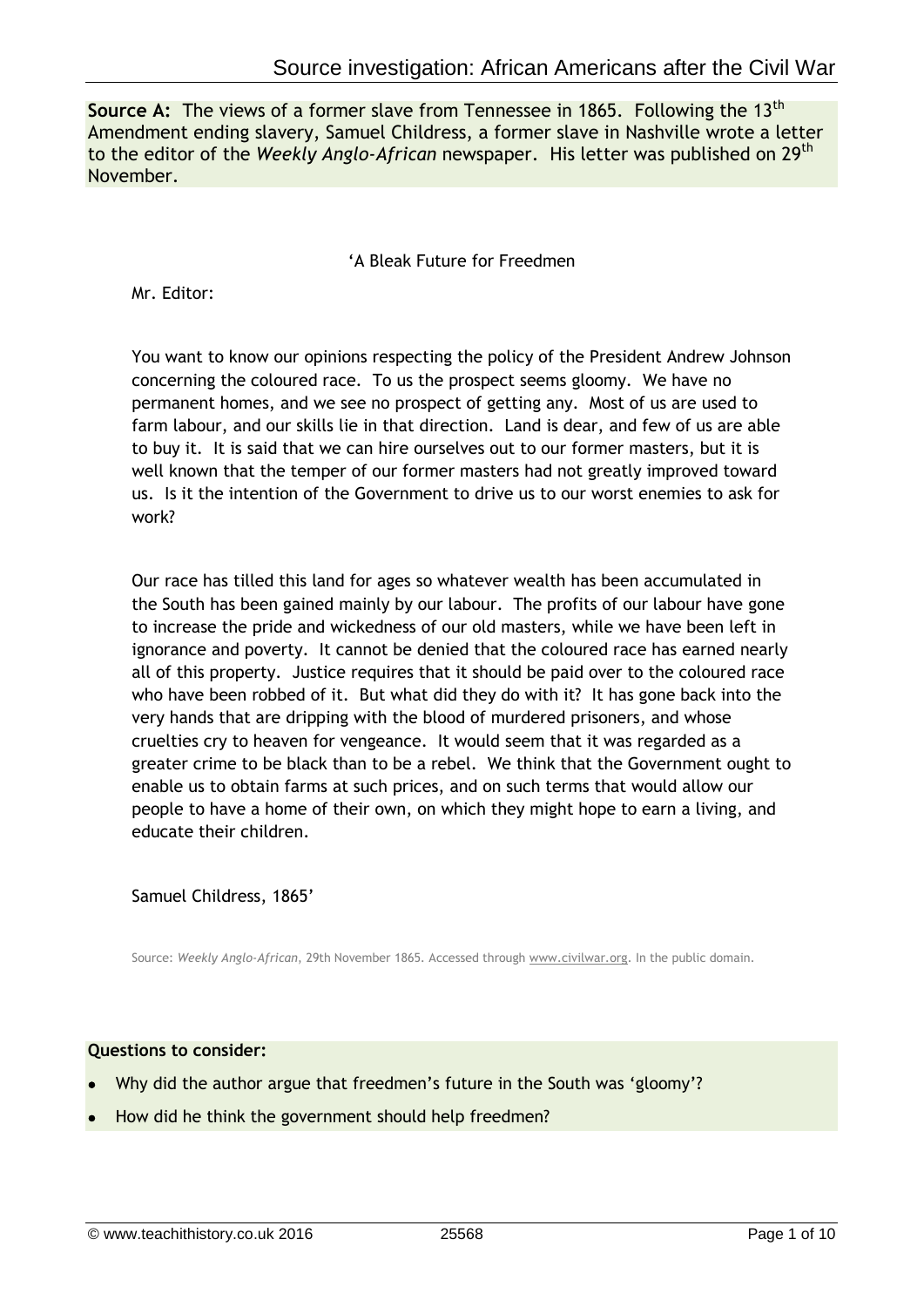**Source B:** The views of teachers at African American Schools in 1864, from a report of the Board of Education for Freedmen, Department of the Gulf. During and after the Civil War, teachers spread throughout the South in an effort to educate freed black children and adults. There were many difficulties associated with starting education for African Americans, especially before the war ended in 1864.

'Instances of hardship and peril

In a parish, some distance from New Orleans, a building was obtained, an energetic teacher sent, scholars gathered, and the work begun. The teacher later wrote: "Arrived. Went about gathering students, have forty. Did well enough till it rained, since then have walked three miles a day, ankle deep in thick black mud that pulls off my shoes. Nothing to eat but strong pork and sour bread. Insulted for being a "(black) teacher". Can't buy anything on credit, and haven't a cent of money. The school shed has no floor, and the rains sweep across it through the places where the windows should be. The Provost Marshal won't help me. Says "he don't believe in (black) teachers."'

More obstacles are indicated by the following extract from the report of a country teacher:

'I have, in vain, attempted to form a night school. I never dared take more than two pupils, because some of the officers are so opposed to the instruction of negroes. One used to let his dogs loose to bite the students, until I told him I would kill them if they did bite my pupils. A great many more would come to night-school only they are afraid. The school-house in Thiberoux has been broken into on successive nights and the furniture defaced and the books destroyed. Bricks have been hurled through the windows, greatly risking life and limb. Complaint after complaint has not brought any protection.

# Characteristics of the Pupils

The pupils are orderly, hard-working, and easily governed. They are very grateful for any interest and kindness shown to them. Another habit of these coloured children is their care of books and school furniture. The walls and fences around the coloured schools are not defaced. They are free from the two most common and disgusting vices of school children, profanity and swearing.'

Source: The Report of the Board of Education for Freedmen, Department of the Gulf, for the Year 1864 by the U.S. Army, printed in 1865 in New Orleans. In the public domain and available freely on the [Library of Congress.](http://memory.loc.gov/cgi-bin/query/r?ammem/murray:@field(DOCID+@lit(lcrbmrpt2315)))

- What challenges did the teachers and students at African American schools face?
- According to this source, what were the attitudes of former-slave students?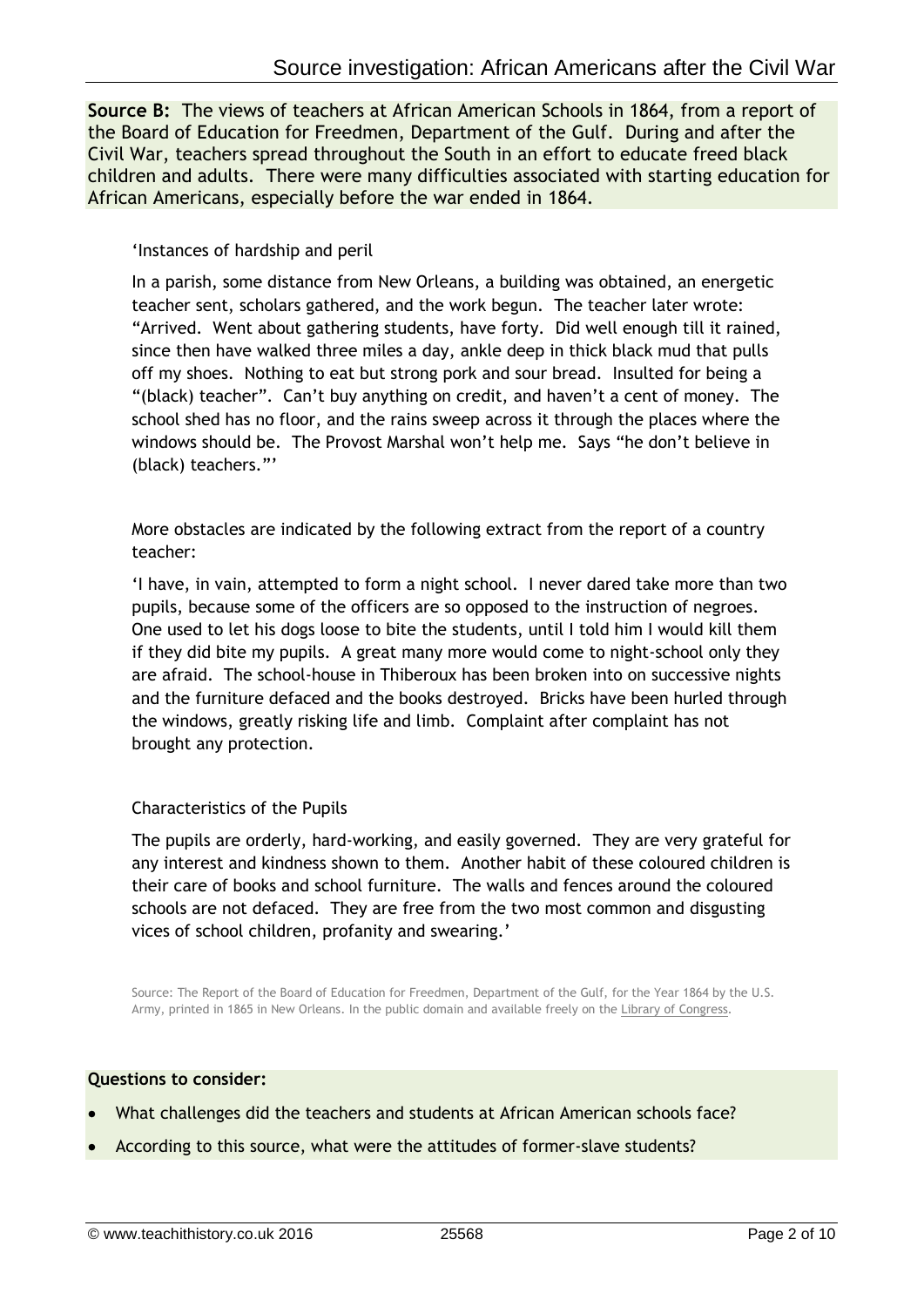### **Source C:** The views of Edwin H. McCaleb, a former Confederate supporter, in 1865.

'Our Country is now in a Disturbed Condition

Our country is now in a disturbed condition caused by the fiery ordeal through which we have just passed and the total absence of both military and civil laws. Were it not for the law abiding nature of our people we would be subjected to lawlessness and outrage. President Johnson has ignored the requirements of the Constitution and imposes military governments over the states.

By sudden Emancipation, the turning of the ignorant Negro from a peaceful labourer who has been used to having all his needs provided both in sickness and health into a self-reliant citizen will paralyze the productive resources of the South. It can cause a famine in this fertile land. If we could have gradual emancipation our people would universally rejoice and be glad to get rid of slavery which has always been a cancer upon the body politic. We would gladly substitute white for slave labour but we can never regard the Negro as our equal either intellectually or socially.

The government ought to take a generous, merciful and peace-making attitude towards those who have tried to be honourable and who have admitted ourselves fairly beaten. Let the northern people arise in the majesty of their power and not engage in official oppression and hatred.'

Source: [The Gilder Lehrman Institute of American History](https://www.gilderlehrman.org/collections/9859b731-a9b5-4564-9347-769452117867) . In the public domain.

- What is the author's view of President Johnson?
- Why is he worried about the 'sudden system of Emancipation' of slaves?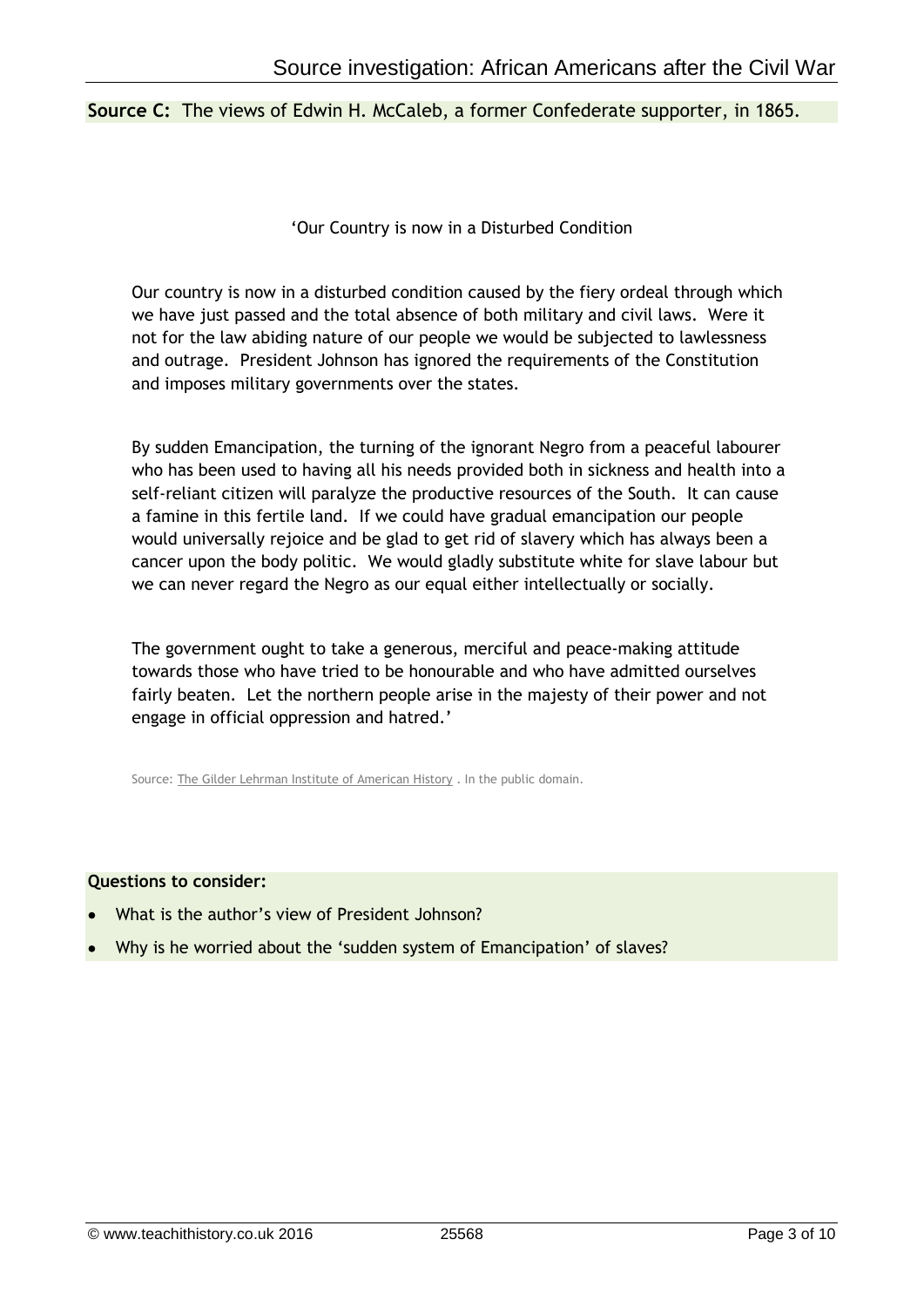**Source D:** A Southerner`s view on the Civil Rights Bill of 1875 (from an article in the Atlanta News on 10 September 1874).

`Let there be White Leagues formed in every town and village in the South, and let us organize for the great struggle which seems inevitable. If the October elections which are to be held at the North are favourable to the radicals, the time will have arrived for us to prepare for the very worst. The radicalism of the Republican Party must be met by the radicalism of white men. We have no war to make against the United States Government, but against the Republican Party our hate must be unquenchable, our war endless and merciless. By brute force they are trying to force us into agreement to their hideous programme. We have submitted long enough, and it is time to meet brute-force with brute-force. Every Southern State should swarm with White Leagues, and we should stand ready to act the moment the civil-rights bill is signed. The signing of the bill will be a declaration of war against the southern whites. It is our duty to ourselves, to our children, and to the white race to take up the gauntlet of battle the moment it is thrown down. It is time for us to organize. We have been waiting to act for long enough. Let northern radicals understand that military supervision of southern elections and the civil-rights bill mean war and that war means bloodshed.'

Source: *Documentary History of Reconstruction* by Walter Fleming (1907) available at [www.archive.org](http://www.archive.org/stream/documentaryhist02unkngoog/documentaryhist02unkngoog_djvu.txtwww.archive.org) (digitized by Google from the library of Harvard University). In the public domain.

# **Question to consider:**

How did the author think white southerners should react to the Civil Rights Bill?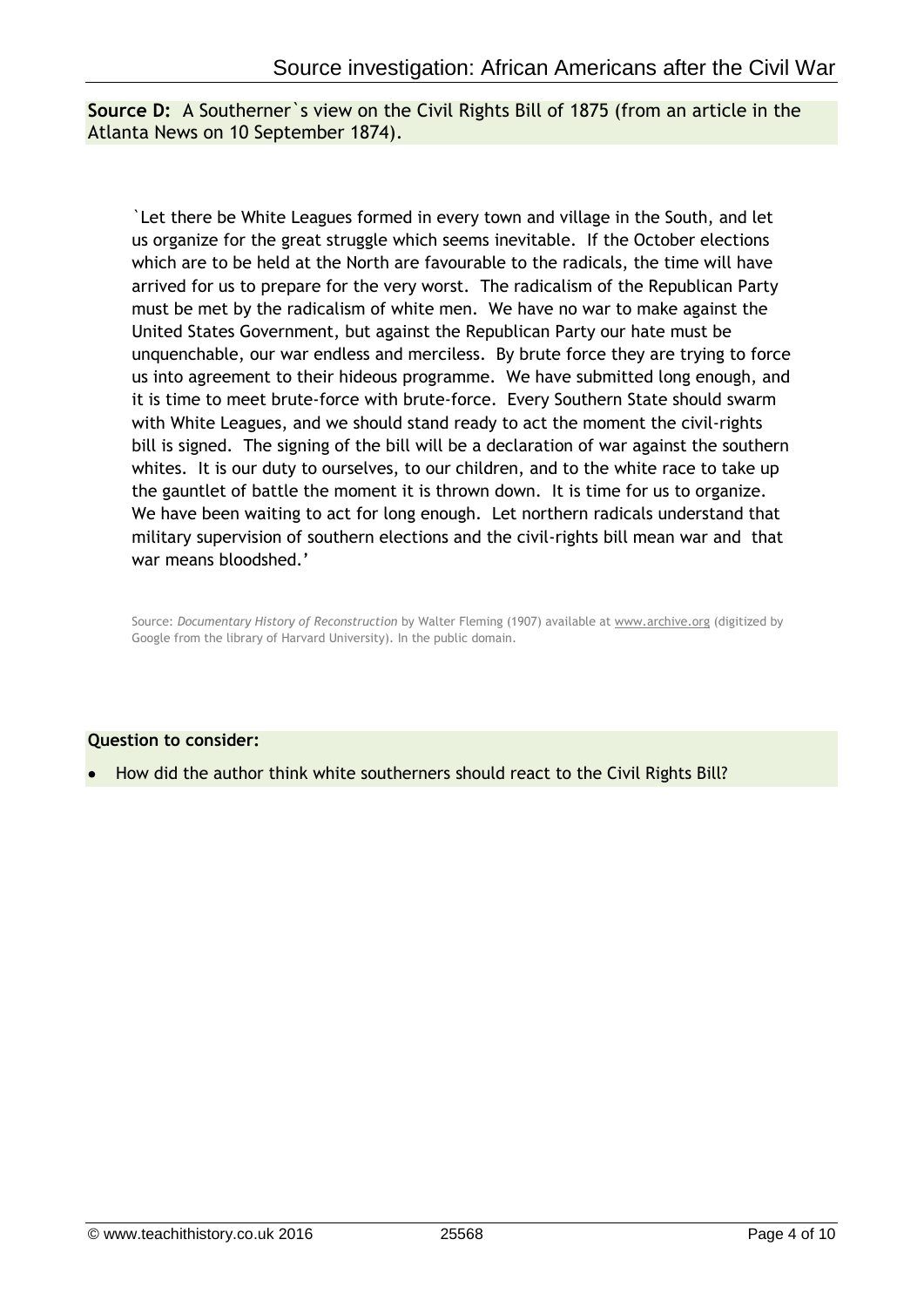**Source E:** List of murders in the District of Alabama 1866 from the records of the Freedmen's Bureau in Alabama, 1866. The Freedmen's Bureau was set up in 1865 to provide help for freed African Americans. It was abolished in 1872.

- **1.** Freedman killed in Sumter County, January.
- **2.** Freedman killed in Russell County, February.
- **3.** Freedman killed near West Point, March.
- **4.** Freedman killed with an axe in Butler County. Three freedmen killed by two brothers in Shelby County, April.
- **5.** Freedman killed in Montgomery County, April. Freedman & freedwoman killed, thrown into a well in Jefferson Co., April.
- **6.** Freedman killed for refusing to sign a contract, Sumter Co., May. Freedman killed in Butler Co., clubbed, April.
- **7.** Freedman found hung by a grapevine in woods near Tuscaloosa, May.
- **8.** Freed girl beaten to death by two white men near Tuscaloosa, July.
- **9.** Freedman murdered between Danville & Somerville.
- **10.**Freedman shot dead while at his usual work, near Tuscaloosa, Sept.
- **11.**Freedman killed in Pike County, Sept.
- **12.**Negro murdered near Claiborne, Alabama, June.
- **13.**Freedman brought to hospital in Montgomery, shot through the head by unknown parties − died in few hours, Dec.

**N.B.** In a separate section another 38 entries are listed including:

**3 April −** Woman taken by three men out of her house in middle of night to swamp & badly whipped , beaten on head with pistol.

**29 May –** Richard`s wife beaten with club by her employer. Richard argued − in the night was taken from his house and whipped nearly to death with a buggy rein by son of the employer & two others.

**16 June −** Mr. Alexander, coloured preacher, brutally beaten & forced to leave his house at Auburn, Ala.

**July −** Band of armed men came to house of Eliz. Adams, threatened to kill her & her sister if they did not leave the county, abused & beat them.

**16 July −** Black girl beaten to death by Washington and Greene McKinney, 18 miles west of Tuscaloosa.

**14 Sept −** Black man picking fodder in a field shot dead − & another who had difficulty with a white man abducted  $\theta$  supposed to have been murdered near Tuscaloosa.

**3 Sept −** Murderous assault upon returned black Union soldier in Blount Co.

Source: [The Freedmen's Bureau Online](http://freedmensbureau.com/alabama/alaoutrages.htm). In the public domain.

- Are there any patterns to who was killed and the circumstances?
- Do you think all the murders of former slaves in Alabama in 1866 are included here?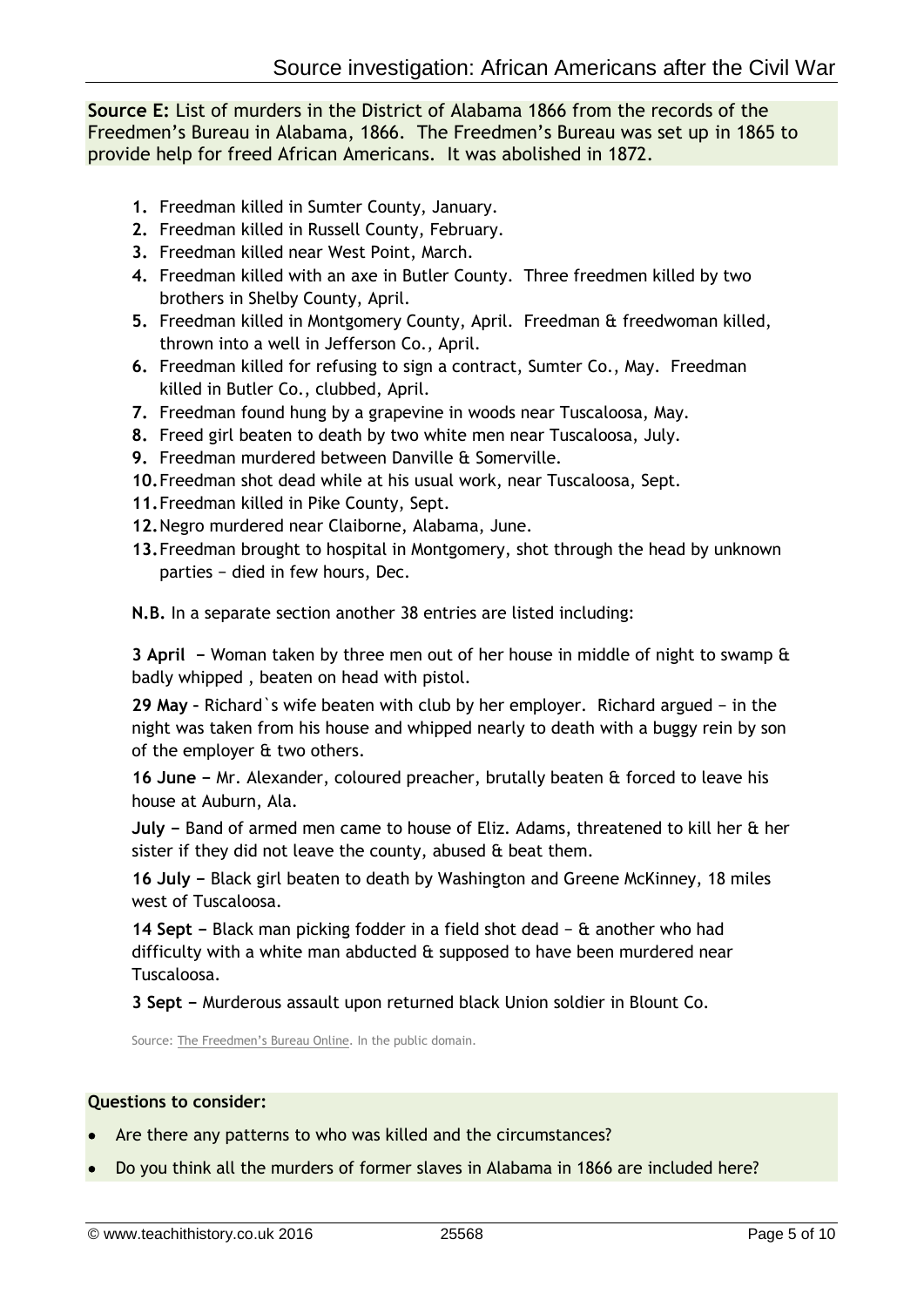**Source E:** An engraving by Thomas Nast,1865, to celebrate the emancipation of Southern slaves after the Civil War



Thomas Nast's celebration of the emancipation of Southern slaves at the end of the American Civil War. Centre: A freedman's home. Left: Conditions before Emancipation. Right: After Emancipation. Bottom: Abraham Lincoln. / Credit: Universal History Archive/Universal Images Group / Copyright © Universal Images Group / For Education Use Only. This and millions of other educational images are available through Britannica Image Quest. For a free trial, please visit [www.britannica.co.uk/trial](http://www.britannica.co.uk/trial)

- How does Thomas Nast contrast the life of African Americans before and after emancipation?
- Nast was a New Yorker who had always supported the abolition of slavery. How might this have affected his view of emancipation?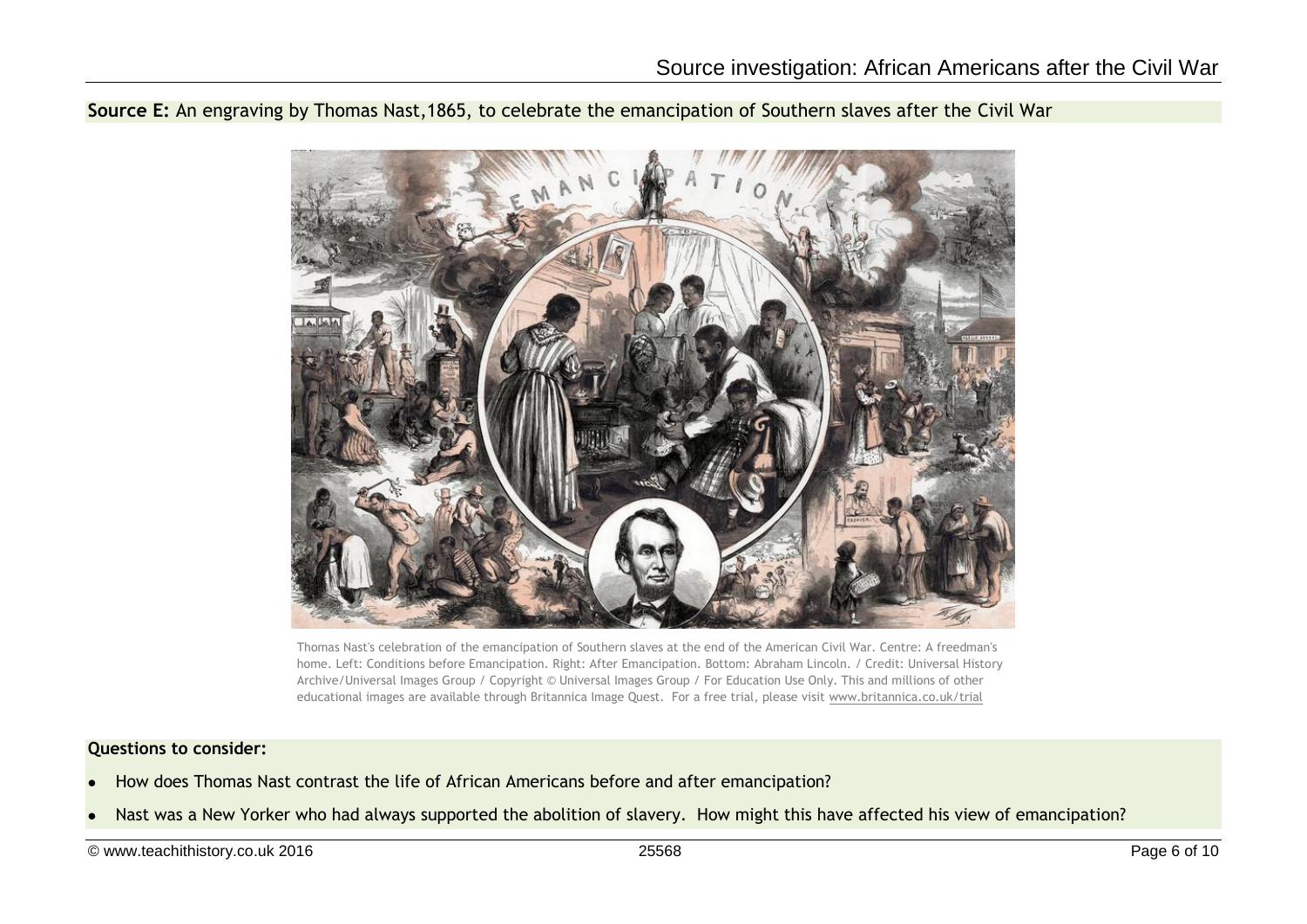**Source F:** A cartoon from 1874 called `Worse than Slavery`



NAST: KU KLUX KLAN, 1874. - 'Worse Than Slavery.' A cartoon, 1874, by Thomas Nast showing post-Civil War harassment by the Ku Klux Klan and the White League as less tolerable for African-Americans than slavery / Credit: The Granger Collection / Universal Images Group / Copyright © The Granger Collection / For Education Use Only. This and millions of other educational images are available through Britannica Image Quest. For a free trial, please visit [www.britannica.co.uk/trial](http://www.britannica.co.uk/trial)

- Why did the cartoonist call his cartoon about African Americans `Worse than Slavery`?
- How does the cartoonist show this?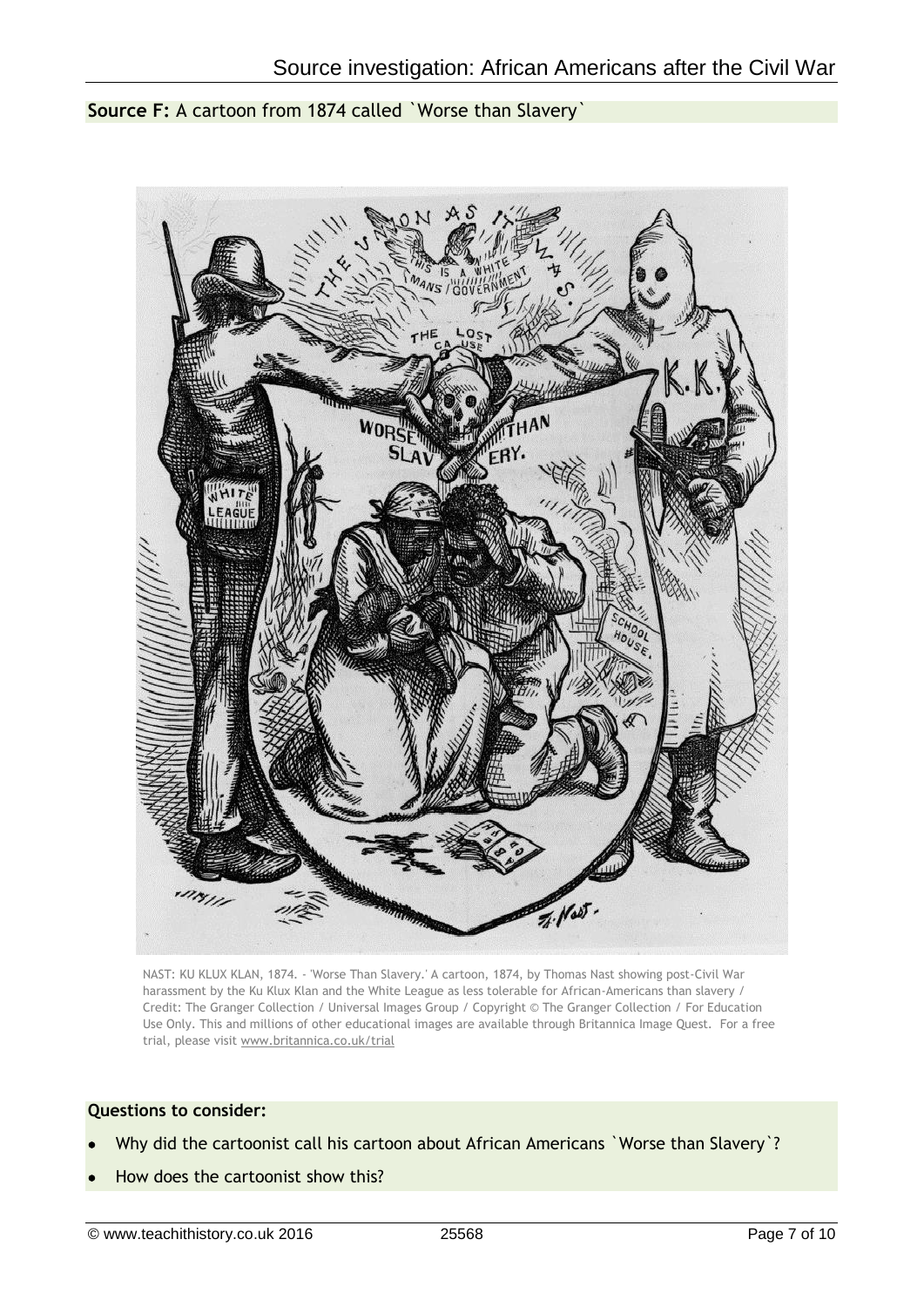**Source G:** The front cover of *Harper's Weekly* on 16<sup>th</sup> November 1867. It was called 'The First Vote'



1st Black Vote / Credit: MPI / Getty Images / Universal Images Group / Copyright © Getty Images / For Education Use Only. This and millions of other educational images are available through Britannica Image Quest. For a free trial, please visit [www.britannica.co.uk/trial](http://www.britannica.co.uk/trial)

- *Harper`s Weekly* was a political magazine based in New York City. How might that affect its view of what happened to African Americans after the Civil War?
- Which three groups in society are the first three African Americans meant to represent?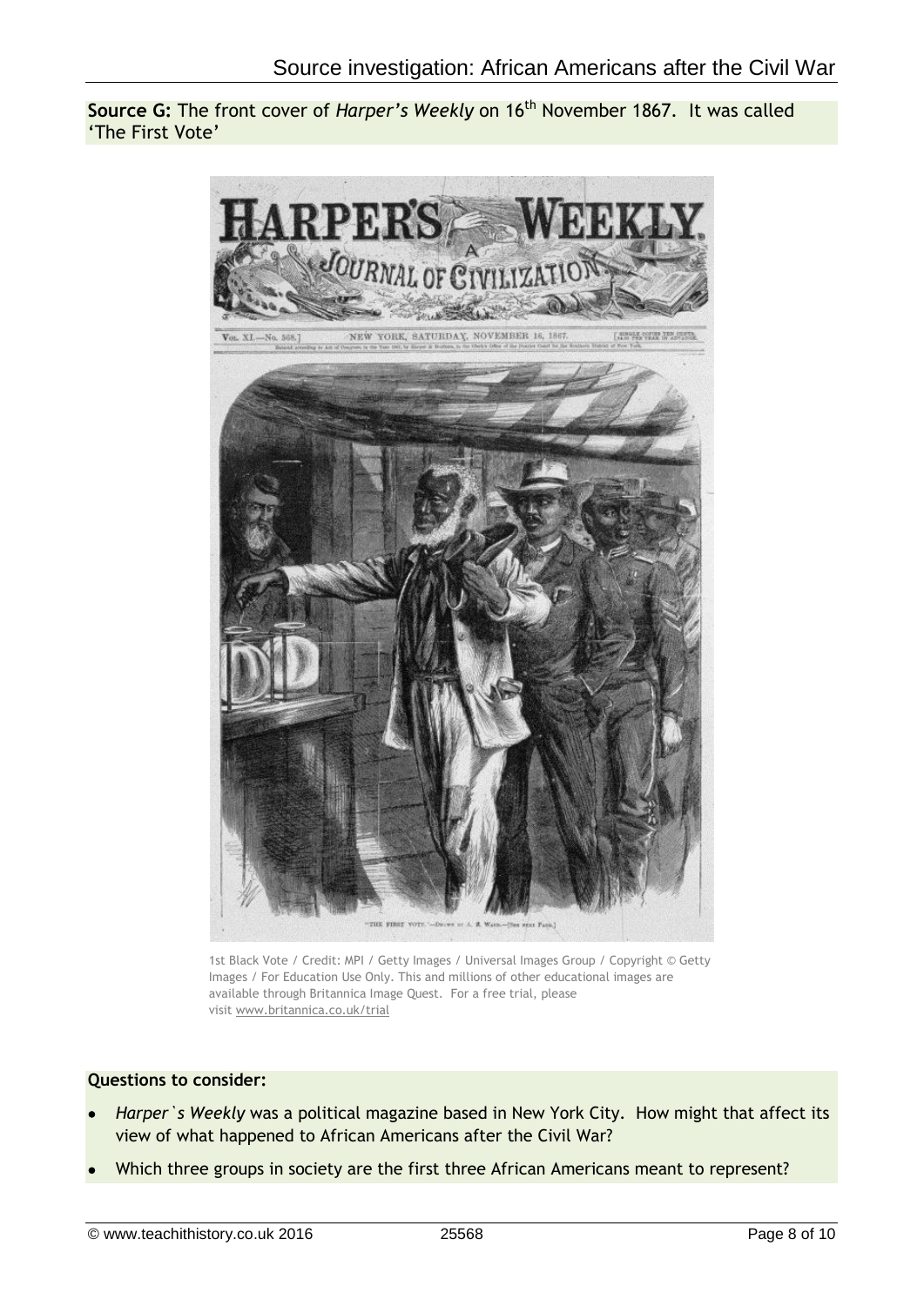**Source H:** A woodcut showing events in Memphis, Tennessee, on 2<sup>nd</sup> May 1866



TENNESSEE: RACE RIOT, 1866. - The race riot at Memphis, Tennessee, on 1-2 May 1866. Contemporary American wood engraving. / Credit: The Granger Collection / Universal Images Group / Copyright © The Granger Collection / For Education Use Only. This and millions of other educational images are available through Britannica Image Quest. For a free trial, please visit [www.britannica.co.uk/trial](http://www.britannica.co.uk/trial)

### **Question to consider:**

• What happened to African Americans in Memphis, Tennessee, in November 1866?